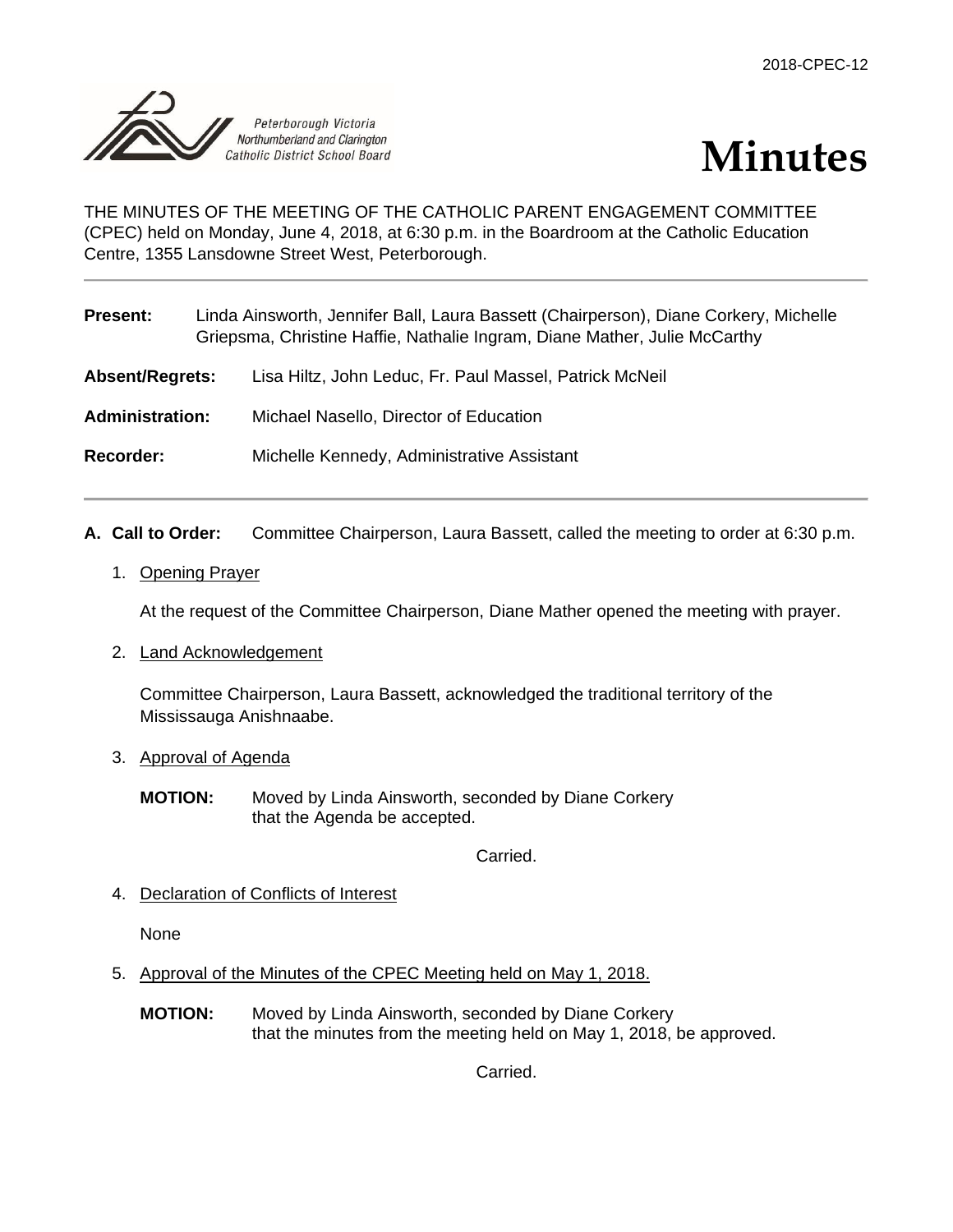# 6. Business Arising from the Minutes

Laura Bassett reported that she and Diane Corkery will not get to all of the feeder elementary schools as reported at an earlier meeting. They will not be able to coordinate visiting St. Mary Catholic Elementary in Campbellford this year. They will make arrangements to visit one of their meetings in September.

# **B. Recommended Actions/Presentations:**

# 1. Year in Review

Laura Bassett invited the committee to comment about the activities of the committee over the school year. There was a discussion about the events that took place with the committee and improvements to consider.

It was noted that the Appreciation evening was very well received and the consensus was that the student focus and participation was a large factor in the enjoyment of the evening. It was also noted that the time for mingling between sessions was nice for the parents. There was a nice variety of presentation topic and style. The choir was a highlight and it was suggested that there be a recording of "O'Canada" done by our own student talent to be played in our schools.

There was discussion about the four Indigenous Education evenings that took place. While they were not all well attended, the impact and messages delivered were very impactful.

Some suggestions for future events were: a student led dramatization of Catholic Education; a presentation about the Sisters of St. Joseph; new indigenous education curriculum; projects led by students – perhaps a dramatization of a subject matter or theme.

#### 2. Planning for November assembly and PRO Grant

There was a lengthy discussion about having a variety of workshops available for council members to participate in, some of them with the theme of wellness. There was discussion about the need for information workshops such as, how to conduct an effective meeting, grant proposals, for example. Indigenous education is also an area of interest.

It was recommended that St. Stephen be the first choice as a location for the year-end appreciation evening next year.

# 3. Draft Logo

Michael Nasello introduced the concept of the Catholic Parent Engagement Committee having their own logo for printed and online materials. The committee was given an opportunity to view and provide feedback on draft logos that were created by the Communications and Graphics department. Six draft logos were reviewed and discussed by committee members. Suggested changes on two of the draft logos which were favoured by the committee will be taken back for revision and will be presented to the committee for final choice.

# **C. Information Items:**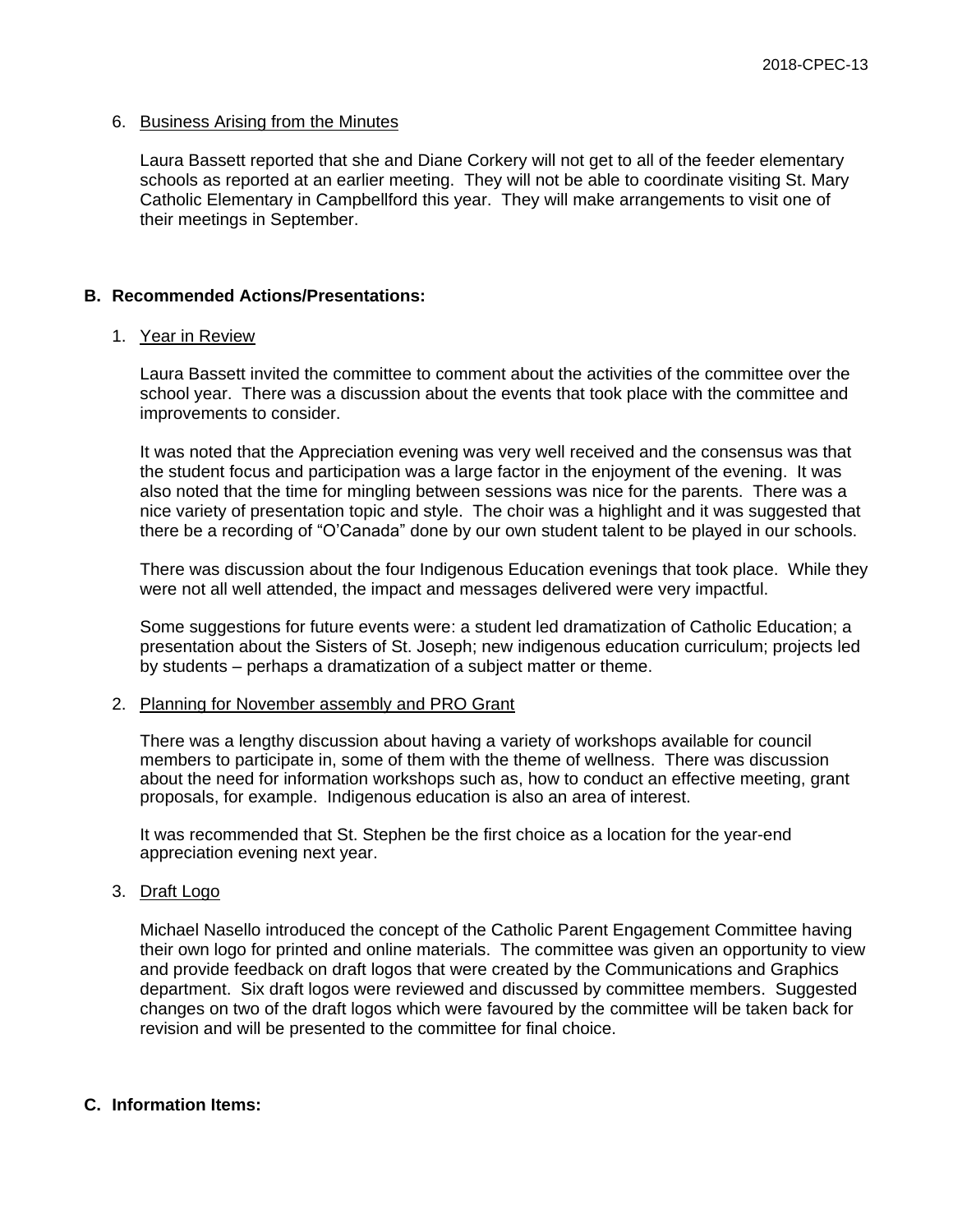# 1. 2018-2019 CPEC Meeting Dates

Michael Nasello stated that the meeting dates have been chosen for next school year as follows:

Monday, September 17, 2018 Monday, October 15, 2018 Monday, February 4, 2019 Monday, April 1, 2019 Monday, June 3, 2019

All meetings will be held at the Catholic Education Centre,

CPEC special events for the next school year are as follows:

Wednesday, November 7, 2018 at 6:30pm (General Assembly Event) Wednesday, May 15, 2019 6:30 p.m. (Appreciation Event)

# 2. Committee Member Updates

Committee members were invited to share information. The following individuals gave verbal reports:

Diane Corkery – reported that her family hosted a prom social prior to the St. Mary Catholic Secondary School prom. She also reported that the Catholic School Council appreciation evening was enjoyed by herself and others she spoke with.

Diane Mather – reported that June is an exciting time in the schools. It can also be a time of uncertainty as planning is done for the next school year. There can be a lot of emotion with new assignments and preparations for retirements. On June 13, the principals and vice-principals will gather to celebrate and recognize principals who are retiring this year.

Jennifer Ball – reported that it is also an exciting time at St. Joseph. The council is in the final stages of installing the outdoor classroom which is being assisted by donation from a company in Bowmanville. They are very excited to be building an ampitheatre-style outdoor classroom.

Due to the successful fundraising at their dance-a-thon, the council has spent \$19,000 on technologies for the classroom. 'Junglesports' was also brought to their school and was well received.

Christine Haffie – reported that their council is excited that the new principal has been announced. There are many teachers retiring from their school this year and there will be a number of changes next year.

Michelle Griepsma – reported that Linda Ainsworth was elected onto the Board of Directors for the Ontario Catholic School Trustees' Association. Cali Brake, student trustee, has been elected as vice-president for the Catholic Student Trustees Association.

Michelle reminded everyone about the importance of placing an informed ballot for the provincial election and how it could impact the status of Catholic Education.